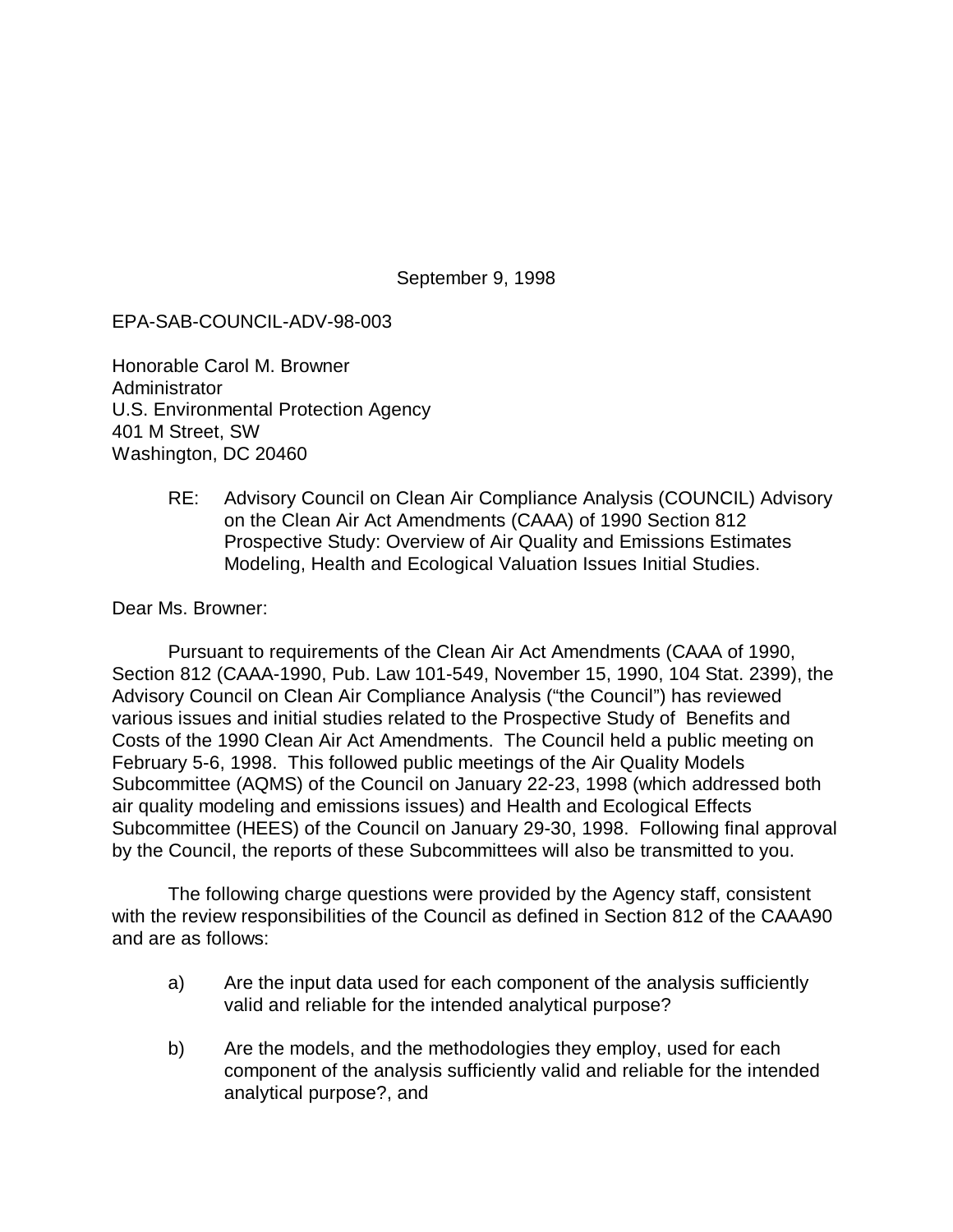c) If the answers to either of the two questions above is negative, what specific alternative assumptions, data or methodologies does the Council recommend the Agency consider using for the first prospective analysis?

While the above charge defines the general scope of the advice requested from the Council, specific questions and issues are also identified for individual analytical components in the briefing slides and discussion papers provided to the Council for the February 5 and 6, 1998 meeting.

The Council's answers to questions a) and b) above are generally in the affirmative. Indeed, we wish to congratulate the Agency on doing an admirable job in carrying out what is an inherently difficult task. To answer the issues raised in the briefings of February 5 and 6, 1998, the Council provides advice on four important issues concerning the development of the EPA's Prospective Study: 1) Scope and Objectives of the Study; 2) Measurement of Costs; 3) Measurement and Valuation of Ecological Benefits, and 4) Measurement and Valuation of Health and Welfare Benefits. (See items 4-6, below).

We also wish to underscore in this letter several issues raised by the Council's AQMS in their deliberations (these issues are addressed in detail in their forthcoming report). Specifically, we urge that the Agency address the apparent inconsistency between modeled and actual trends in particulate matter (both  $PM_{10}$  and  $PM_{2.5}$ ) which may undermine the credibility of the Prospective Study. As noted in our letter of September 9, 1997<sup>1</sup>, modeled PM<sub>10</sub> emissions in both the pre-CAAA and post-CAAA scenarios are predicted to increase between 2000 and 2010. This is also true of ambient concentrations. This predicted increase is in stark contrast to actual ambient PM trends, which have shown a decline ranging from 33 to 17 percent between 1988 and 1994. Although the differences in  $PM_{10}$  concentrations between the pre-CAAA and post-CAAA scenarios may be accurate, the PM levels do not appear to be correct, and this inconsistency will likely undermine the credibility of the study. This issue is especially important in view of the key role that PM plays in calculating the benefits of the CAAA.

## **1. Scope and Objectives of the Study**

## **1.1 Objectives of the Study**

In terms of the scope and objectives of the study, the Council is in general

<sup>&</sup>lt;sup>1</sup> U.S. EPA/SAB/COUNCIL, Council/Air Quality Modeling Subcommittee (AQMS) Letter Report in Review of CAAA90 Section 812 Prospective Study Emissions Modeling and Associated Air Quality Modeling Issues, EPA-SAB-COUNCIL-LTR-97-012, September 9, 1997.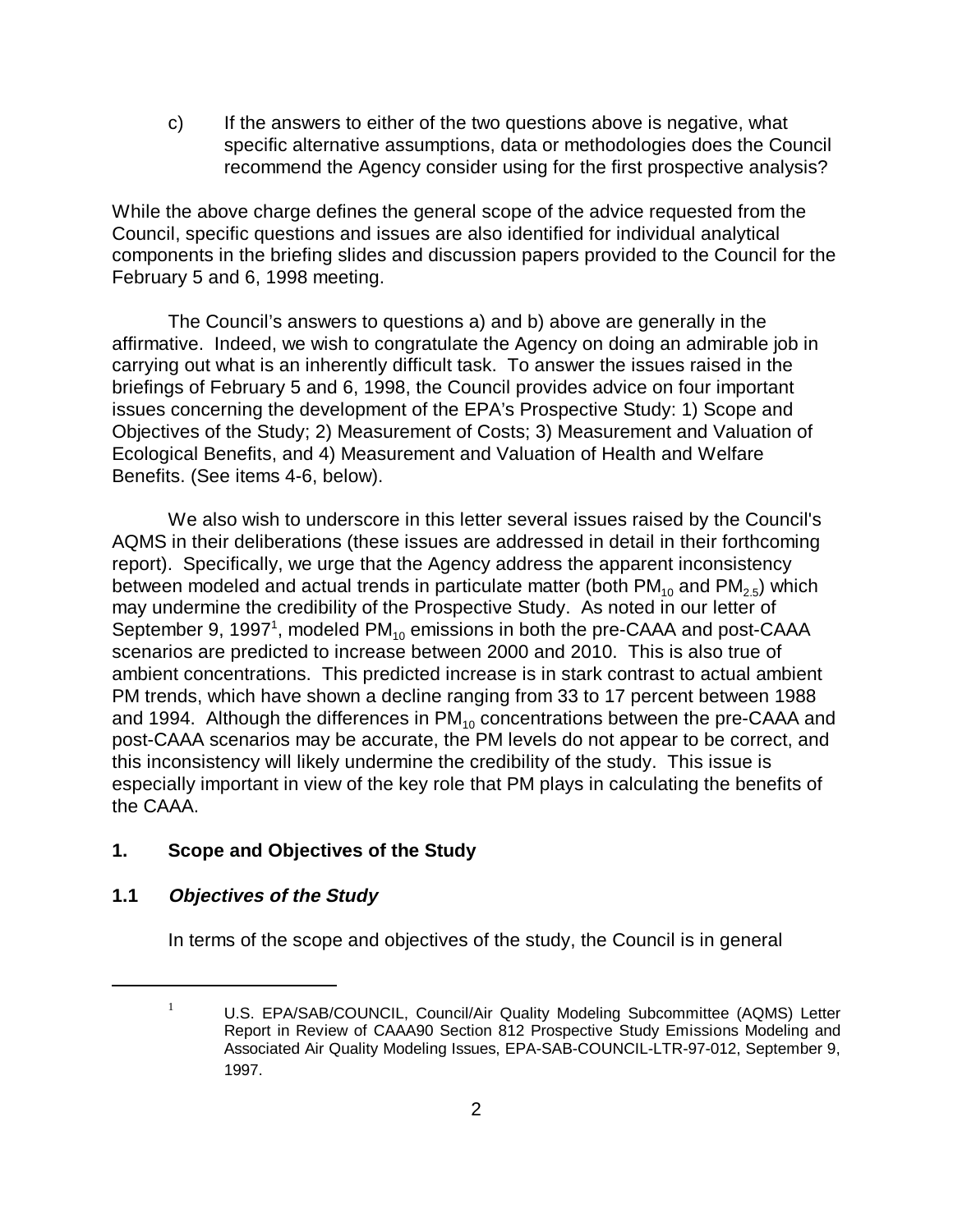agreement with the goals of the Prospective Study, as articulated by the Agency, but wishes to elaborate upon them. The Agency correctly states that the study should benefit future research and policy making, as well as providing a greater understanding of the benefits and costs of the 1990 CAAA. The Council wishes to emphasize that the analysis: a) should serve as an example of the best practice of benefit-cost analysis as it is applied to evaluating environmental programs; and b) should yield, to the extent practicable, insights into the efficiency of key provisions of the 1990 CAAA. Such insights would serve to place future legislative efforts with respect to air pollution control on a more sound economic footing, as well as providing benefits for focusing future research and policy making.

#### **1.2 Scope of the Study**

In work to date, emphasis has been placed on estimating the benefits and costs of all titles of the 1990 CAAA in the aggregate. In previous letters we have recommended that analyses of benefits and costs be disaggregated whenever possible, to provide a better guide to regulation. The Agency is now considering options for disaggregating the Prospective analysis by title, or supplementing the aggregate analysis by studying additional pollution controls beyond the 1990 CAAA. Each approach has its merits. Disaggregating the benefits and costs of the 1990 CAAA by title would suggest to the Agency which portions of the 1990 Amendments pass the benefit-cost test and which do not. This could suggest areas in which further pollution controls are warranted and areas in which they are not. For the purposes of informing future legislation it would, however, be more useful to analyze additional controls beyond the 1990 amendments.

The Council recommends that the following supplemental analyses be undertaken, as resources permit: a) an additional 50% reduction in  $SO<sub>2</sub>$  emissions by electric utilities beyond Title IV requirements, together with a further reduction in  $NO<sub>x</sub>$ emissions; b) additional  $NO<sub>x</sub>$  and  $VOC$  controls on highways vehicles; and c) items a) and b) combined.

#### **1.3 Presentation of Results**

In presenting the results of the study, the Council recommends that benefit and cost figures be presented in as disaggregated a form as possible, even if resources do not permit separate benefit-cost analyses of each title of the 1990 CAAA. Cost estimates have been generated for each title of the amendments and should be presented by title. Disaggregation of benefits by title is more difficult because of nonlinearities in pollution creation. Nevertheless, the Council recommends that benefit estimates be presented by pollutant (for example, premature mortality avoided due to reductions in PM).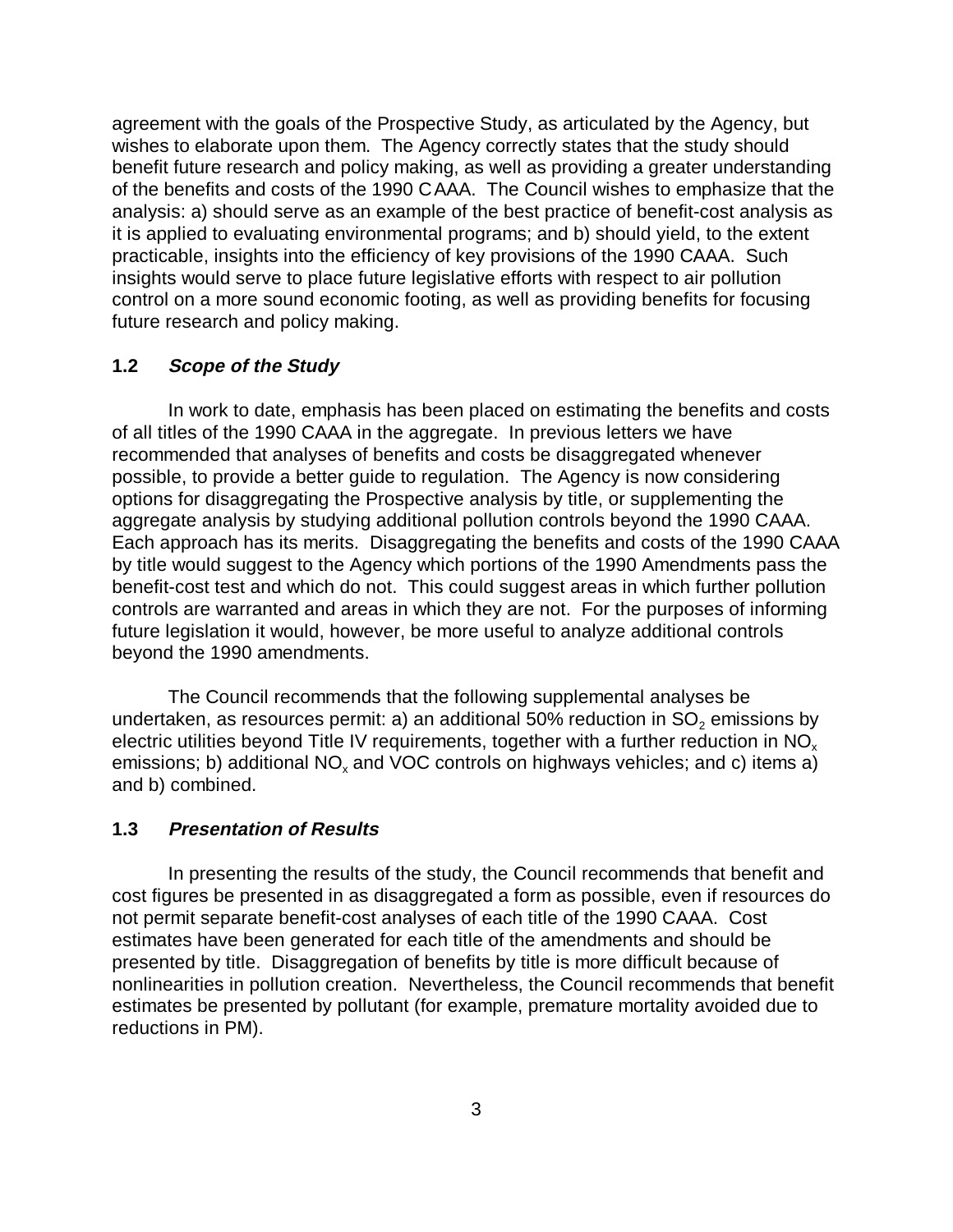#### **1.4 Discussion of Choice of Regulatory Assumptions on Study Results**

The choice of regulatory assumptions will have a significant impact on the study's results. The Prospective Study, which was begun in 1993, of necessity ignores the impact of the recent PM and ozone standards on the control (with-CAAA) and nocontrol (without-CAAA) scenarios. The same is true of developments that may occur before 2010 (the last year of the analysis), such as controls to reduce  $CO<sub>2</sub>$ . The fact that a program was not mandated by the 1990 CAAA does not imply that it would have the same impact on with-CAAA and without-CAAA emissions, and no effect on abatement costs. A program to reduce  $CO<sub>2</sub>$  emissions, for example, would alter the costs of achieving provisions of the 1990 CAAA.

The Council believes that there should be a clear discussion of programs and regulations that affect emissions of the criteria air pollutants but are not being examined in the Prospective Study. These include the recent PM and ozone standards, any programs to reduce greenhouse gas emissions, and the Forest Service's prescribed burning program. It is perfectly defensible not to analyze such programs, but some discussion is essential as to how the programs might alter the conclusions of the Prospective Study.

#### **2. Measurement of Costs**

The measurement of costs is also a major issue. The Council is aware of the tremendous difficulty involved in estimating the costs of complying with regulations to be issued under the 1990 CAAA and wishes to commend the Agency on the excellent job it has done in estimating direct costs. In general, the Council agrees with the Agency's estimates of the direct costs of complying with the various titles of the 1990 CAAA. We note, however, that the estimate of the costs of Inspection and Maintenance (IM) programs appear to be at some variance from estimates in the literature. For instance, IM estimates do not appear to include the opportunity cost of owner's time, which is a legitimate component of cost. We recommend a focus on reconciliation of the costs of IM programs.

#### **2.1 Presentation of Cost Estimates**

In presenting cost estimates, we believe that it is important to discuss the degree of uncertainty in the various cost estimates and, when possible, to show the sensitivity of cost estimates to underlying assumptions. The credibility of the Prospective Study will be greatly enhanced if the cost estimates, when presented to the public, are accompanied by a discussion of the modeling options available and some rationale for the options chosen. It is also important that the reader be given a sense of which are the key assumptions; i.e., of the assumptions that, if changed, would generate the largest change in the cost estimates. If possible, some sensitivity analysis should be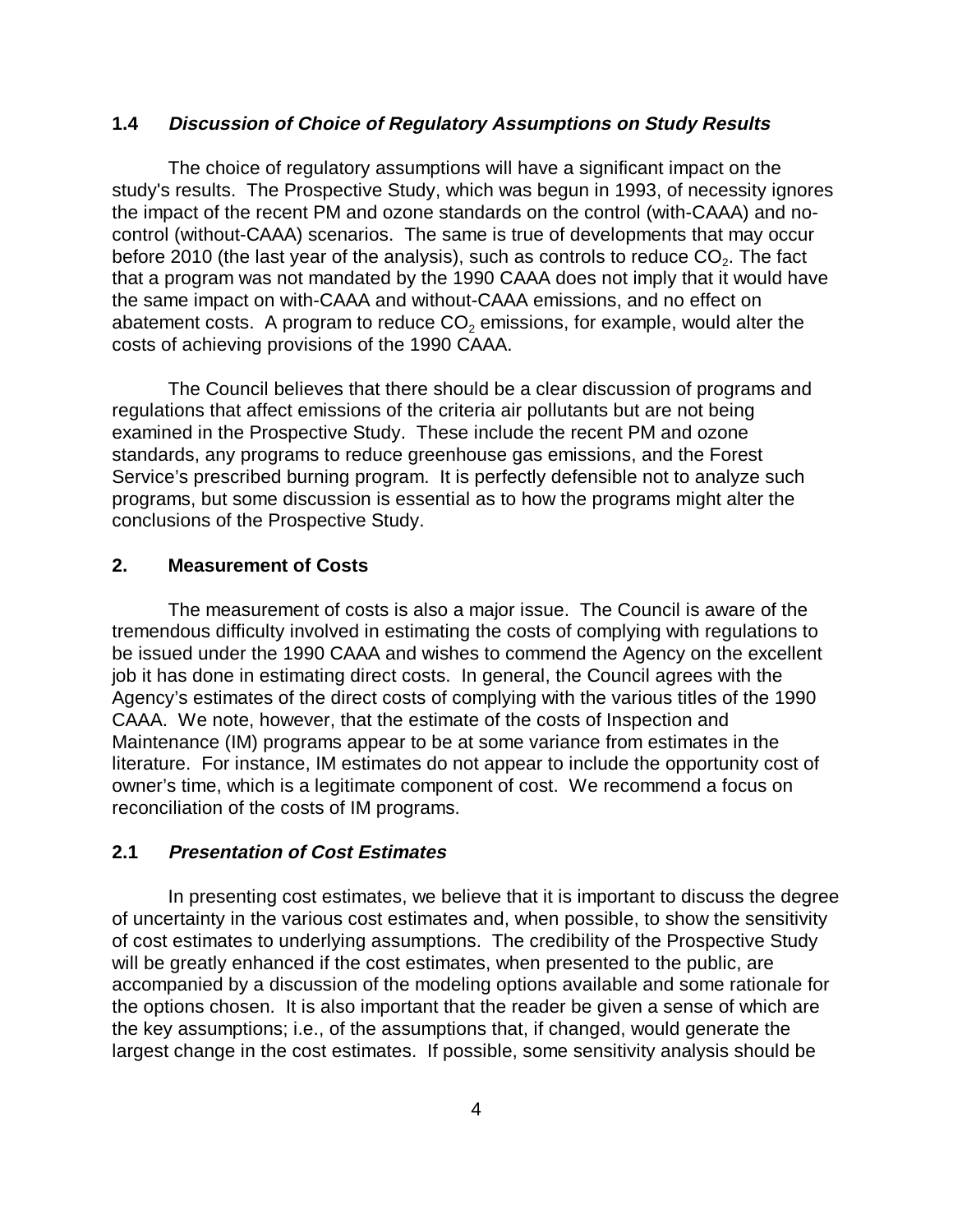presented showing how much costs change when assumptions change.

Regarding uncertainty in the cost estimates, we recognize that a formal uncertainty analysis is likely to be impossible. Nevertheless, it would be desirable to indicate qualitatively the degree of uncertainty in various categories of cost estimates; i.e., which estimates are the most uncertain.

#### **2.2 Direct versus Indirect Costs**

In presenting the estimates of compliance costs, it is important to indicate that what is estimated are the *direct costs* of compliance; that is, the costs of pollution abatement to firms undertaking such abatement. A growing body of economic research indicates that these costs may significantly understate the full economic costs of pollution abatement. We believe that the indirect costs of pollution abatement merit discussion in the text of the Prospective Study.

Recent research shows that, by raising production costs and output prices, environmental regulations reduce the returns to factors of production such as labor and capital. The reduction in factor returns (both in the regulated industry and in other industries) introduces efficiency losses over and above the firm-level costs of compliance. For example, if a fall in the real wage accompanies increased pollution control costs, this will increase the dead weight loss associated with labor (i.e., income taxes). These additional efficiency losses are larger the higher the pre-existing tax rates on factors of production. Published studies on this subject indicate that when these factor-market efficiency costs are taken into account, the overall economic costs will be 25-75 percent higher than the firm-level compliance costs.

The Council believes that the Prospective Study should make clear the distinction between compliance costs and overall economic costs, and that the overall cost assessment should include reference to the potential range of additional costs associated with regulation-induced factor market distortions.

#### **3. Measurement and Valuation of Ecological Benefits**

#### **3.1 Scope of Ecological Benefits**

The impacts of air pollution on the functioning of ecosystems involve complex interactions that are difficult to measure and to value in dollar terms. In view of the complexity of these relationships, and the difficulty in valuing them, the Agency has focused on the impacts of air pollution on the commercial services flows generated by ecosystems, such as timber, crops and fish. While the Council understands the need to limit the categories of ecological benefits quantified during the first Prospective Study, we hope that economists within the Agency will work with ecologists to better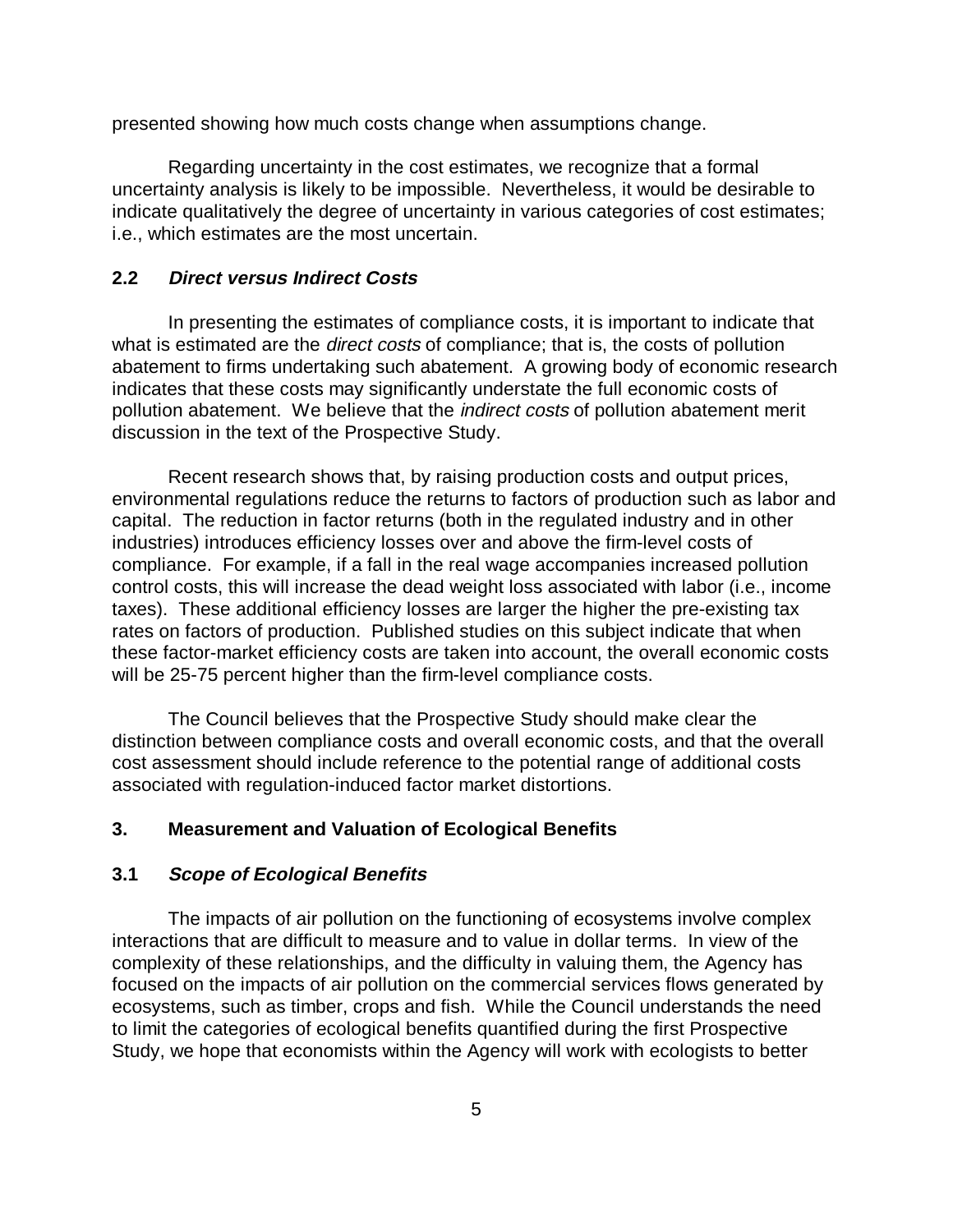define and measure the broader ecosystem benefits of air pollution control.

We urge the Agency to develop a comprehensive framework for consideration of ecological effects before making decisions about which effects to quantify and value. Such a framework should be developed along the following lines:

- a) For each major type of ecosystem, identify the major stressors originating from air emissions subject to control under the CAAA90. Major types of ecosystems considered might include: forests subject to commercial harvest; other forest ecosystems; grasslands; managed agriculture; freshwater aquatic systems; marine aquatic systems; and wetlands.
- b) For each ecosystem type and stressor, identify the possible impacts of such things as community structure, species richness, net primary productivity, other major ecosystem functions, and the flows of ecosystem services to people. This could provide a basis for identifying those impacts that for which quantification might be possible.
- c) Note that not all ecosystem changes are necessarily adverse. Consider criteria for identifying adverse changes. The criterion that emerges from economics focuses on changes that result in reductions in service flows to people. Which of the stressors and changes identified above are likely to lead to the largest reductions in valued service flows? The answers to this question can be used to: 1) select service flows for valuation; and 2) identify research priorities.

#### **3.2 Validity of Existence Values for Ecosystems**

The ability to better describe and quantify ecosystem improvements should help economists measure the existence values people place on these improvements. The Council acknowledges that people are willing to pay for ecological improvements based solely on the knowledge that these improvements exist. The Council agrees that existence values for ecological improvements are a legitimate source of benefits that should be discussed in the text of the final report. We believe, however, that the state of the art may not be sufficient to provide a comprehensive set of existence values. However, there are some studies that measure existence values reasonably accurately.

## **3.3 Inappropriateness of Avoided Costs as a Method of Valuing Ecological Benefits**

Because of the difficulty in quantifying and valuing the benefits of reduced environmental damage to ecosystems, it is sometimes suggested that an avoided cost approach be used. To illustrate, one of the benefits of the 1990 CAAA is reduced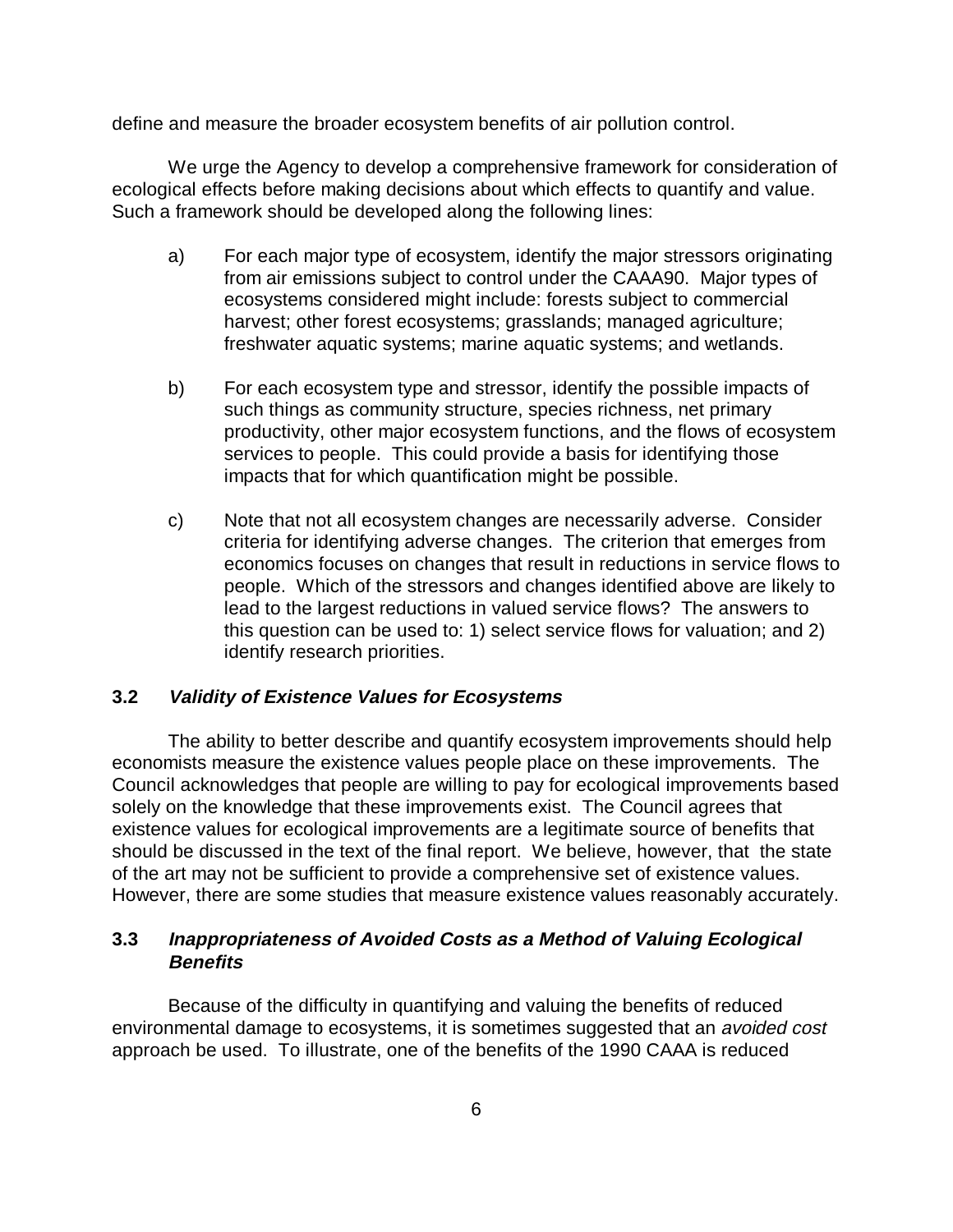nitrogen deposition in lakes. The avoided cost approach would look at the cost of other methods of reducing nitrogen deposition (e.g., the cost of other regulations to reduce nitrogen deposits), and value the reductions achieved by the C AAA using these costs.

The Council urges that the Agency refrain from using the avoided cost approach to value reduced ecosystem damages. The main difficulty with the approach is that it does not value the damages themselves, but measures the cost of alternative ways of reducing the damages. There are some circumstances under which the avoided cost approach may legitimately capture environmental benefits but these requirements, while easily established, are generally unmet (i.e., difficult to achieve).

The key requirement is that there be a direct link between the: a) the implementation of the Federal environmental regulation; and b) the abandonment of a (costly) environmental regulatory program by some other agency (e.g., a state-level environmental authority), where this abandonment resulted because the Federal regulatory effort made similar efforts at the local or state level redundant and unnecessary. In this case the benefit from the Federal environmental program is the avoided regulatory cost at the local or state level, plus the value of the net improvement (if any) in environmental quality between a) the quality level that results after the Federal regulatory effort and b) the quality level that would have resulted through efforts at the state or local level. Note that if Federal environmental clean-up exactly substitutes for clean-up that otherwise would have been brought about by state or local agencies, then the benefit of the Federal program is simply the avoided state or local regulatory cost, since in this case the Federal program leads to no net improvement in the environment.

The Council believes that it is generally very difficult to establish the requirement described above, and that in most cases it will be inadvisable to employ avoided costs in connection with the assessment of benefits.

#### **4. Measurement and Valuation of Health Outcomes**

#### **4.1 Measurement of Human Health and Welfare Benefits**

The Council was also asked for advice on the measurement of health and agricultural outcomes associated with air pollution, as well as for advice on appropriate methods to value these outcomes. In almost all cases the Council agreed with the Agency's suggestions regarding the appropriate method for measuring impacts and the appropriate valuation techniques. Items that required further comment are discussed below.

The Agency has suggested that measures of willingness-to-pay for environmental improvements be adjusted upward to account for the expected increase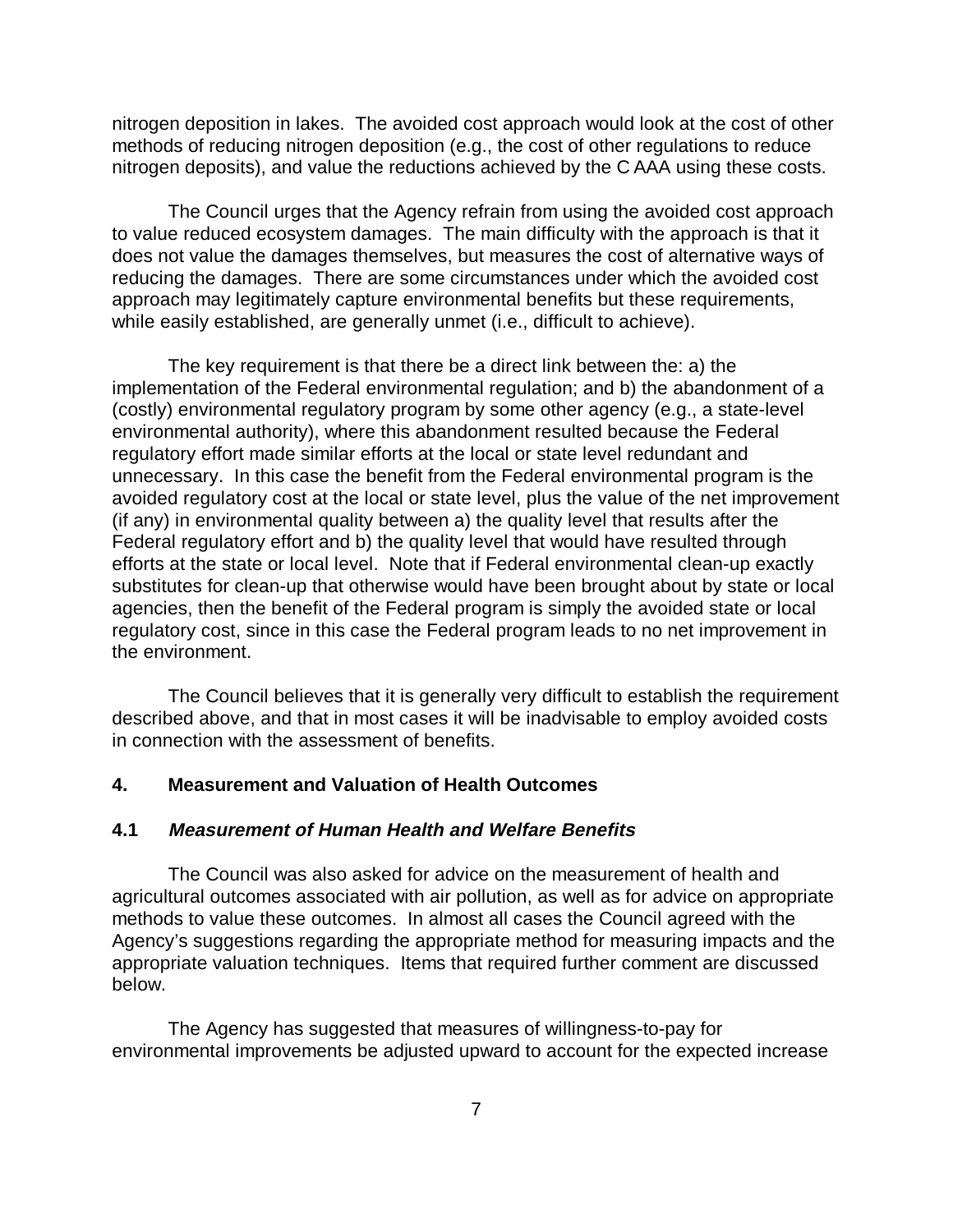in real income over the period 1990-2010. In principle, such adjustments should be made provided there are reliable estimates of the income elasticities of willingness-topay for the relevant endpoints. The Council is not confident that there is an adequate empirical basis for estimating these income elasticities at the present time, but it is willing to examine proposals from the Agency staff.

#### **4.2 Valuation of Mortality Risk Reductions**

The mortality risk reductions associated with reducing exposures to particulate concentrations and their subsequent valuation were the driving forces behind the Retrospective Study<sup>2</sup> and can be expected to be similarly important for the Prospective Study. Thus, the Council wishes to emphasize that an exemplary and comprehensive treatment of these effects and their monetized benefits is of the utmost importance to making the study credible.

The Council believes that the conceptually correct measure of the value of reductions in mortality risk is what an individual would pay today for a shift in that person's survival curve, which describes the chances that the individual will survive to each future age. The shift in the survival curve captures precisely changes in a person's life expectancy and the timing of these changes. Furthermore, the shift in the survival curve is the way in which a change in air pollution affects mortality in the Pope et al (1995)<sup>3</sup> study, which forms the basis for measuring the physical impacts of a change in air pollution on premature mortality.

The Council acknowledges, however, that no reliable empirical estimates exist of the value of shifts in survival curves. We therefore recommend, for the purposes of completing the Prospective Study, that the same approach to valuing mortality risk reductions be used as was employed in the Retrospective Study. Statistical lives saved should be valued using the same Value of a Statistical Life (VSL) as in the Retrospective Study, and the value of the corresponding life-years saved should also be presented.

The Council urges, however, that the Agency review the studies as well as the alternative methods of valuing changes in mortality risks and discuss these in an

<sup>&</sup>lt;sup>2</sup> U.S. EPA, *The Benefits and Costs of the Clean Air Act, 1970 to 1990*, "Prepared for U.S. Congress by U.S. Environmental Protection Agency, Office of Air and Radiation, October 1997.

 $3$  Pope, C.A. III; Thun, M.J.Namboodiri, M.; Dockery, D.W.; Evans, J.S.; Speizer, F.E., and Heath, C.W., Jr. Particulate Air Pollution is a Predictor of Mortality in a Prospective Study of U.S. Adults. Am. J. Respir. Care Med., Vol. 151, March 1995, pp.669-674.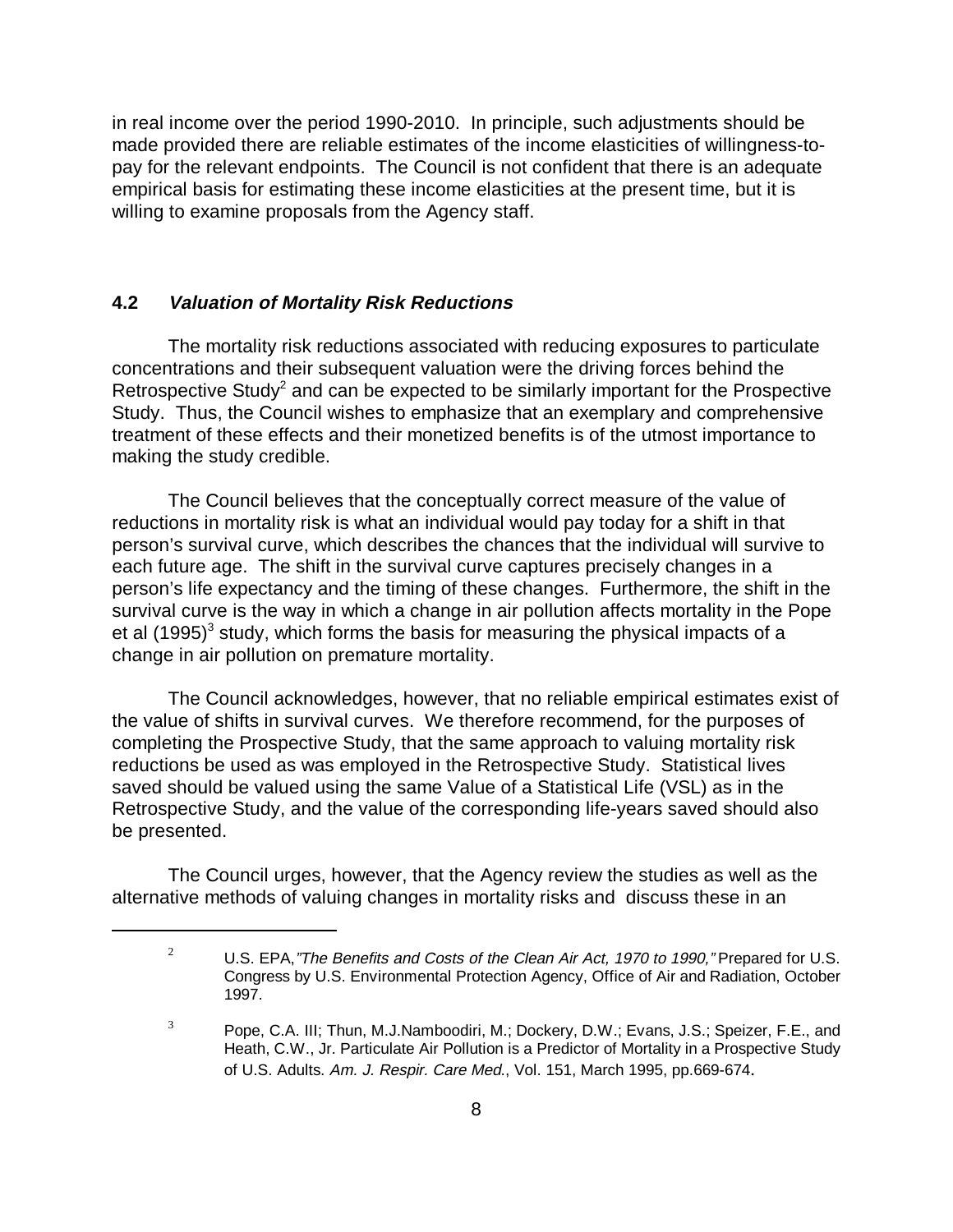Appendix to the Prospective Study. Specifically, the Council recommends that alternative measures of mortality risk reductions, including VSL, be discussed and compared to one-another for their appropriateness in capturing the types of effects estimated in the Pope *et al.*(1995)<sup>3</sup> study. These measures would include changes in life expectancy, changes in risk of dying, changes in life-days per person (or life-years in the aggregate) and changes in statistical lives lost (both age-adjusted and ageunadjusted).

## **5. Valuation of Morbidity Outcomes**

## **5.1 Adjustment of Cost-of-Illness Estimates**

Agency Staff discussed the possibility of adjusting cost-of-illness estimates of the benefits of reduced morbidity to account for the fact that the cost-of-illness underestimates total willingness-to-pay to avoid the effect. They concluded that there is not a sufficient empirical basis for making these adjustments at this time. The Council agrees with this conclusion, but suggests that the report include some illustrative calculations to show the sensitivity of total benefits to the range of possible adjustments to cost-of-illness estimates.

## **5.2 Health Benefits of Reducing Stratospheric Ozone Depletion**

To estimate the health benefits of reducing stratospheric ozone depletion, the Agency is proposing to base its analysis of the benefits of Title VI on the Regulatory Impact Analysis (RIA) prepared in 1992 for compliance with Section 604. The Council was not briefed on the methods used in the RIA. But, it appears that the benefits of reducing ultraviolet (UV) radiation were calculated by estimating the reductions in the incidence of melanomas that would result. This assumes that people have not altered their behavior in response to the increase in UV radiation by, for example, spending less time in the sun, wearing protective clothing, or using sunscreen. Such behavioral changes are referred to as averting behavior. The Agency needs to address the issue of averting behavior and its impact on estimated benefits associated with Title VI. Further, if UV-B effects are discussed for stratospheric ozone, they should also be discussed in terms of substitution risks associated with reduced ambient ozone concentrations.

The report should also include at least a qualitative discussion of the benefits to aquatic and terrestrial ecosystems that might be expected with a decrease in UV radiation.

#### **6. Valuation of Materials Damage**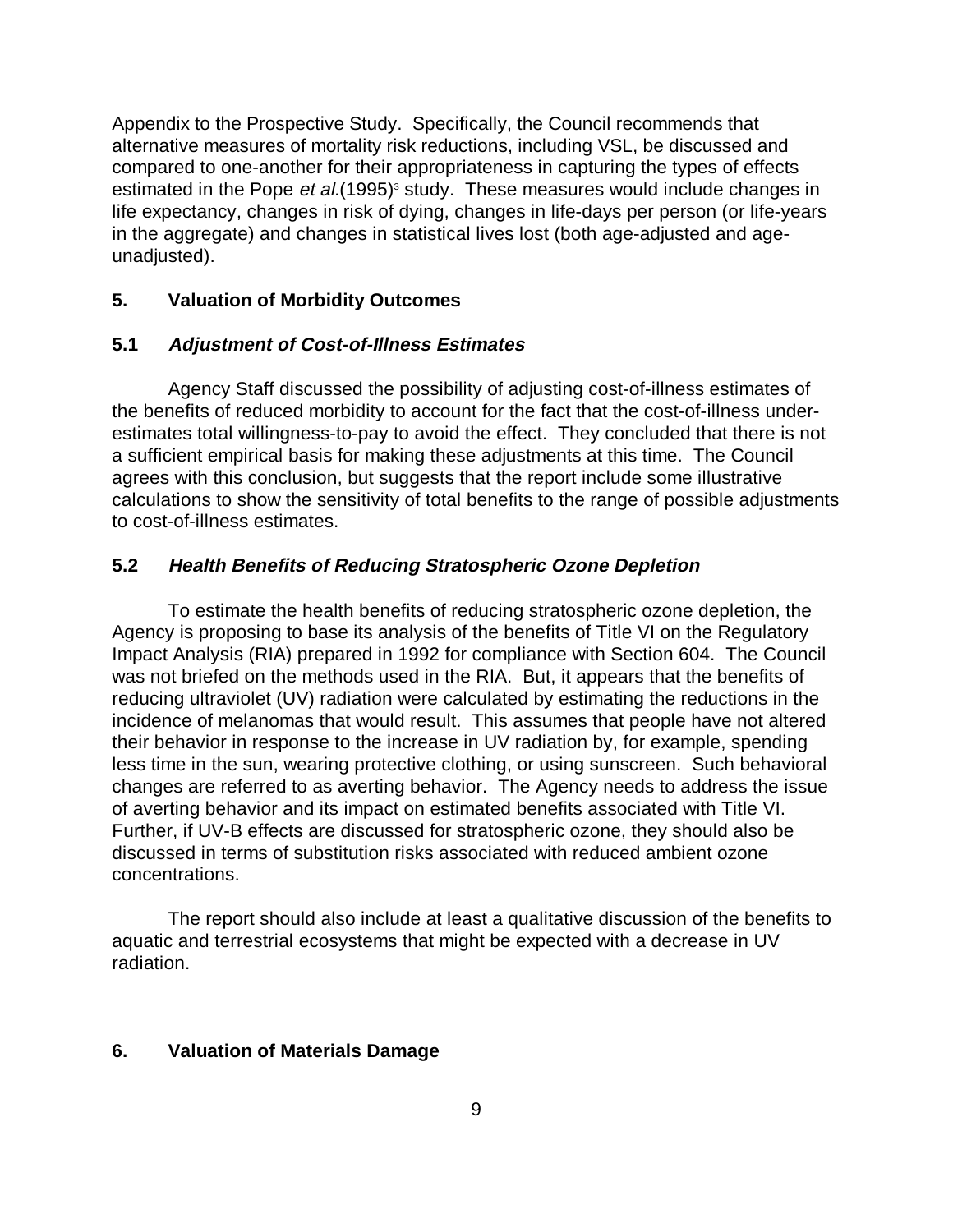The Council questions the continued use of the valuation function for household soiling taken from the New York State Externality Cost Study to value materials damage. That function is based primarily on data from two household surveys conducted in 1970 and 1972-3 and on the observed relationship between cleaning expenditures/activities and Total Suspended Particulate (TSP) levels. We believe that the use of these data for the Retrospective Study was defensible, but we question whether values derived for TSP using 25-year-old behavioral data can be applied to value changes in  $PM_{10}$  and  $PM_{25}$  over the time period 1990-2010.

#### **7. Concluding Remarks**

We believe that, overall, the Agency is doing an admirable job of answering what are inherently difficult questions: what are the human health and ecological damages avoided by the 1990 CAAA? ... and ... what is the dollar value of these damages? The effort required to generate credible benefit and cost estimates is enormous, and the Agency is to be congratulated on its accomplishments. We believe that, subject to the above caveats, the Agency has made appropriate choices regarding the models used for each component of the analysis and has chosen appropriate data for use in these models. We must however, note our particularly strong concerns over the modeled PM emission trends. We suggest that the AQMS provide a consultation on new PM emission projections as soon as they become available. Also, we urge the Agency's economists to confer with ecologists to better define and measure the broader ecosystem benefits of air pollution control, and to develop a comprehensive framework for consideration of ecological effects before making decisions about which effects to quantify and value. Such a framework should be developed along the lines outlined above.

We thank the Agency for the opportunity to be of service in review of the various building blocks which will lead to the Prospective Study: Report to Congress, and look forward to continuing productive dialogue on this important topic to the nation.

Sincerely,

Dr. Maureen L. Cropper, Chair Advisory Council on Clean Air Compliance Analysis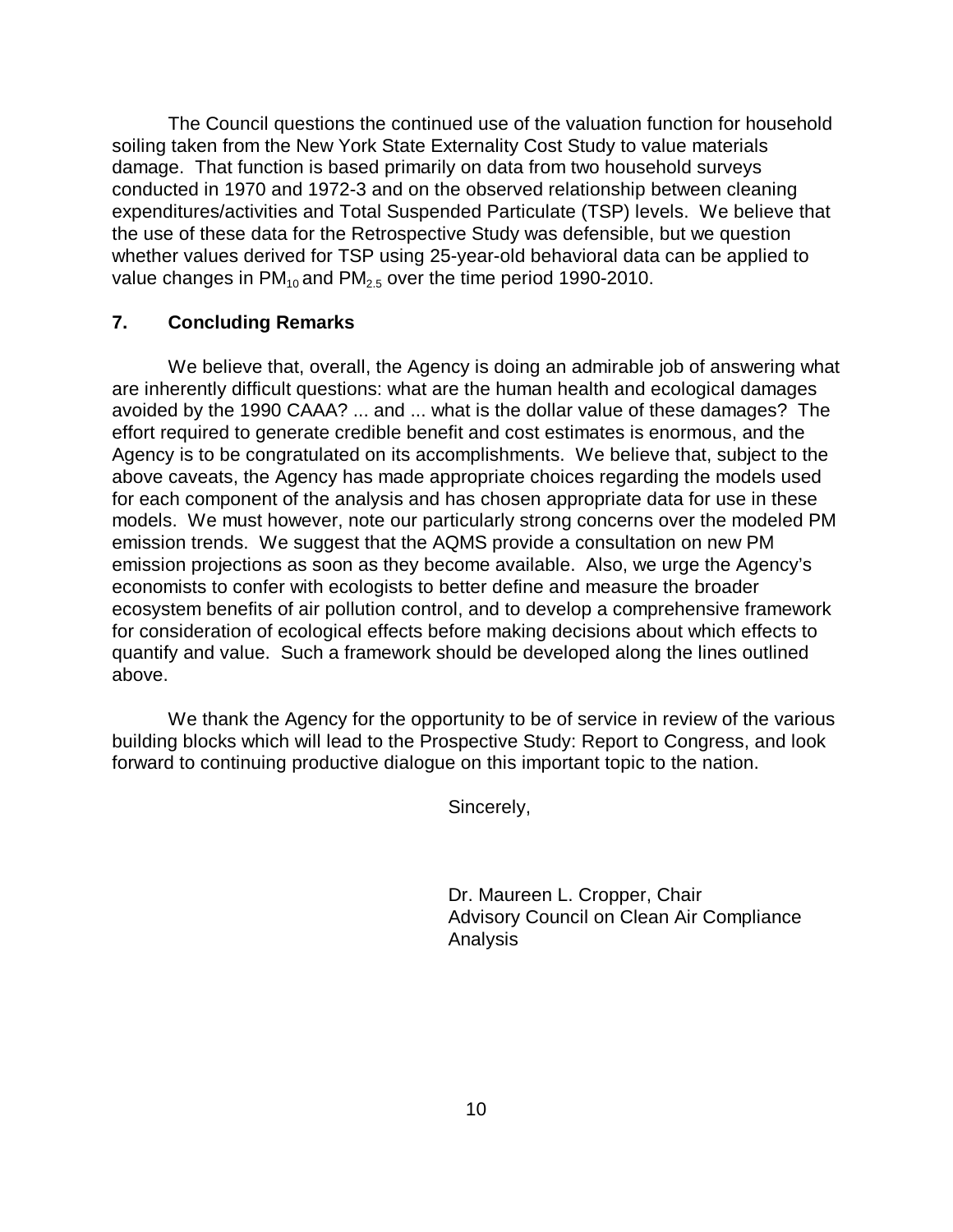## **U. S. ENVIRONMENTAL PROTECTION AGENCY SCIENCE ADVISORY BOARD (SAB) ADVISORY COUNCIL ON CLEAN AIR COMPLIANCE ANALYSIS (THE COUNCIL)**

#### **CHAIR:**

**Dr. Maureen L. Cropper**, Principal Economist, The World Bank, Washington, DC

#### **MEMBERS:**

**Dr. Ronald G. Cummings**, Professor of Economics and Noah Langdale, Jr. Professor of Environmental Policy, Policy Research Center, Georgia State University, Atlanta, GA

**Dr. A. Myrick Freeman**, Professor, Department of Economics, Bowdoin College, Brunswick, ME (Also Vice-Chair of the Health and Ecological Effects Subcommittee, HEES of the Council)

**Dr. Lawrence H. Goulder**, Associate Professor, Department of Economics & Institute for International Studies, Stanford University, Stanford, CA

**Dr. Jane V. Hall**, Professor of Economics, Department of Economics and Institute for Economic and Environmental Studies, California State University, Fullerton, CA

**Dr. Paul Lioy**, Deputy Director-EOSHI & Director Exposure Measurement & Assessment Division, Environmental & Occupational Health Sciences Institute, Robert Wood Johnson School of Medicine, Piscataway, NJ (Also Chair of the Health and Ecological Effects Subcommittee, HEES of the Council)

**Dr. Paulette Middleton,** Deputy Director, RAND Center for Environmental Sciences & Policy, Boulder, CO (Also Chair of the Air Quality Models Subcommittee, AQMS of the Council)

**Dr. Richard Schmalensee**, Deputy Dean, Sloan School of Management, Massachusetts Institute of Technology, Cambridge, MA

**Dr. Thomas H. Tietenberg**, Professor, Dept. of Economics, Colby College, Waterville, ME

#### **CONSULTANTS:**

**Dr. Alan J. Krupnick,** Senior Fellow, Resources for the Future, Washington, DC

#### **SAB COMMITTEE LIAISON:**

**Dr. William H. Smith**, Professor of Forest Biology, School of Forestry & Environmental Studies, Yale University, New Haven, CT (Liaison from the Environmental Processes and Effects Committee)

#### **SCIENCE ADVISORY BOARD STAFF:**

**Dr. K. Jack Kooyoomjian,** Designated Federal Officer, Science Advisory Board (1400), U.S. Environmental Protection Agency, Washington, DC 20460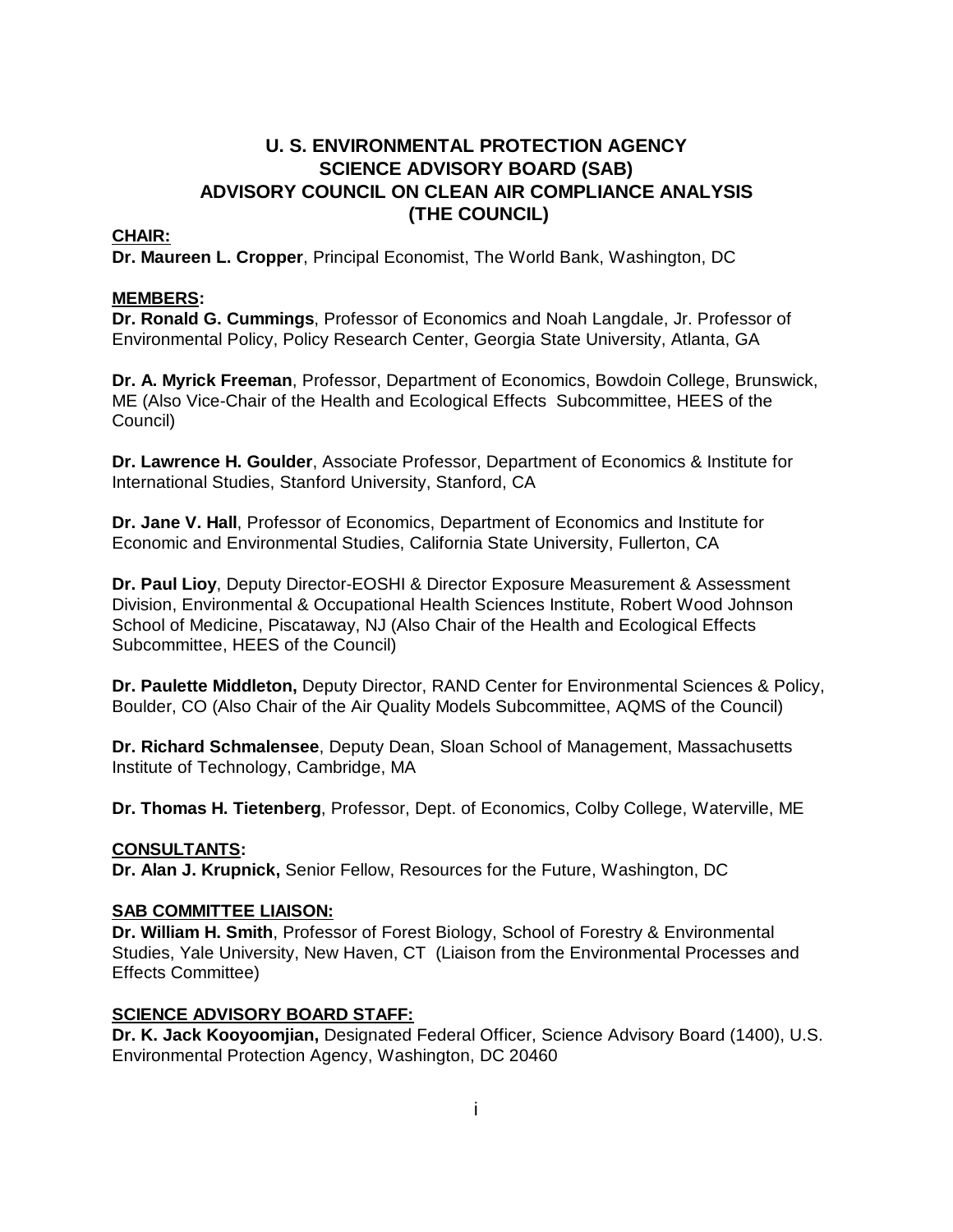**Mrs. Diana L. Pozun,** Management Assistant, Science Advisory Board (1400), U.S. Environmental Protection Agency, Washington, DC 20460

## **NOTICE**

This report has been written as part of the activities of the Science Advisory Board, a public advisory group providing extramural scientific information and advice to the Administrator and other officials of the Environmental Protection Agency. The Board is structured to provide a balanced, expert assessment of scientific matters related to problems facing the Agency. This commentary has not been reviewed for approval by the Agency and, hence, the contents of this report do not necessarily represent the views and policies of the Environmental Protection Agency, nor of other agencies in the Executive Branch of the federal government, nor does mention of trade names or commercial products constitute endorsement or recommendation for use.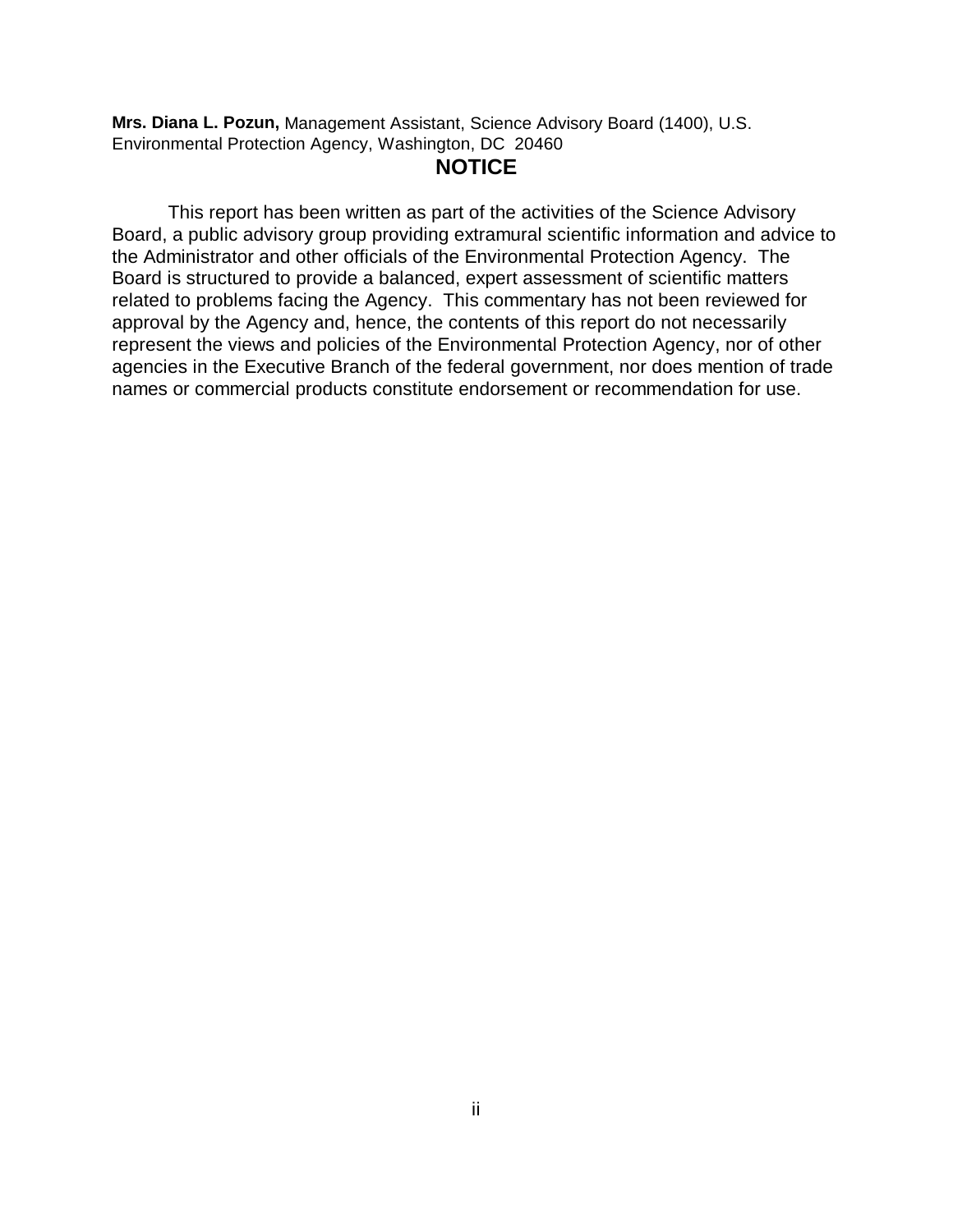# **GLOSSARY OF TERMS AND ACRONYMS**

| <b>ADV</b>        | <b>Advisory</b>                                           |
|-------------------|-----------------------------------------------------------|
| <b>AQMS</b>       | Air Quality Models Subcommittee (of the Council)          |
| <b>CAA</b>        | Clean Air Act                                             |
| <b>CAAA</b>       | Clean Air Act Amendments                                  |
| CAAA90            | Clean Air Act Amendments of 1990                          |
| CO <sub>2</sub>   | <b>Carbon Dioxide</b>                                     |
| <b>EPA</b>        | U.S. Environmental Protection Agency (U.S. EPA)           |
| <b>HEES</b>       | Health and Ecological Effects Subcommittee (U.S. EPA/SAB/ |
|                   | Council)                                                  |
| IM                | <b>Inspection and Maintenance</b>                         |
| <b>LTR</b>        | Letter Report                                             |
| NO <sub>x</sub>   | Oxides of Nitrogen                                        |
| <b>PM</b>         | Particulate Matter                                        |
| PM <sub>2.5</sub> | Particulate Matter (2.5 microns in diameter)              |
| $PM_{10}$         | Particulate Matter (10 microns in diameter)               |
| Pub.              | Public                                                    |
| <b>ORD</b>        | Office of Research and Development (U.S. EPA/ORD)         |
| <b>RIA</b>        | <b>Regulatory Impact Analysis</b>                         |
| <b>SAB</b>        | Science Advisory Board (U.S. SAB/EPA)                     |
| SO <sub>2</sub>   | <b>Sulfur Dioxide</b>                                     |
| Stat.             | <b>Statute</b>                                            |
| <b>TSP</b>        | <b>Total Suspended Particulate</b>                        |
| U.S.              | <b>United States</b>                                      |
| <b>UV</b>         | Ultra Violet (radiation)                                  |
| UV-B              | Ultra Violet - Beta (radiation)                           |
| <b>VOC</b>        | Volatile Organic Compounds                                |
| <b>VSL</b>        | Value of a Statistical Life                               |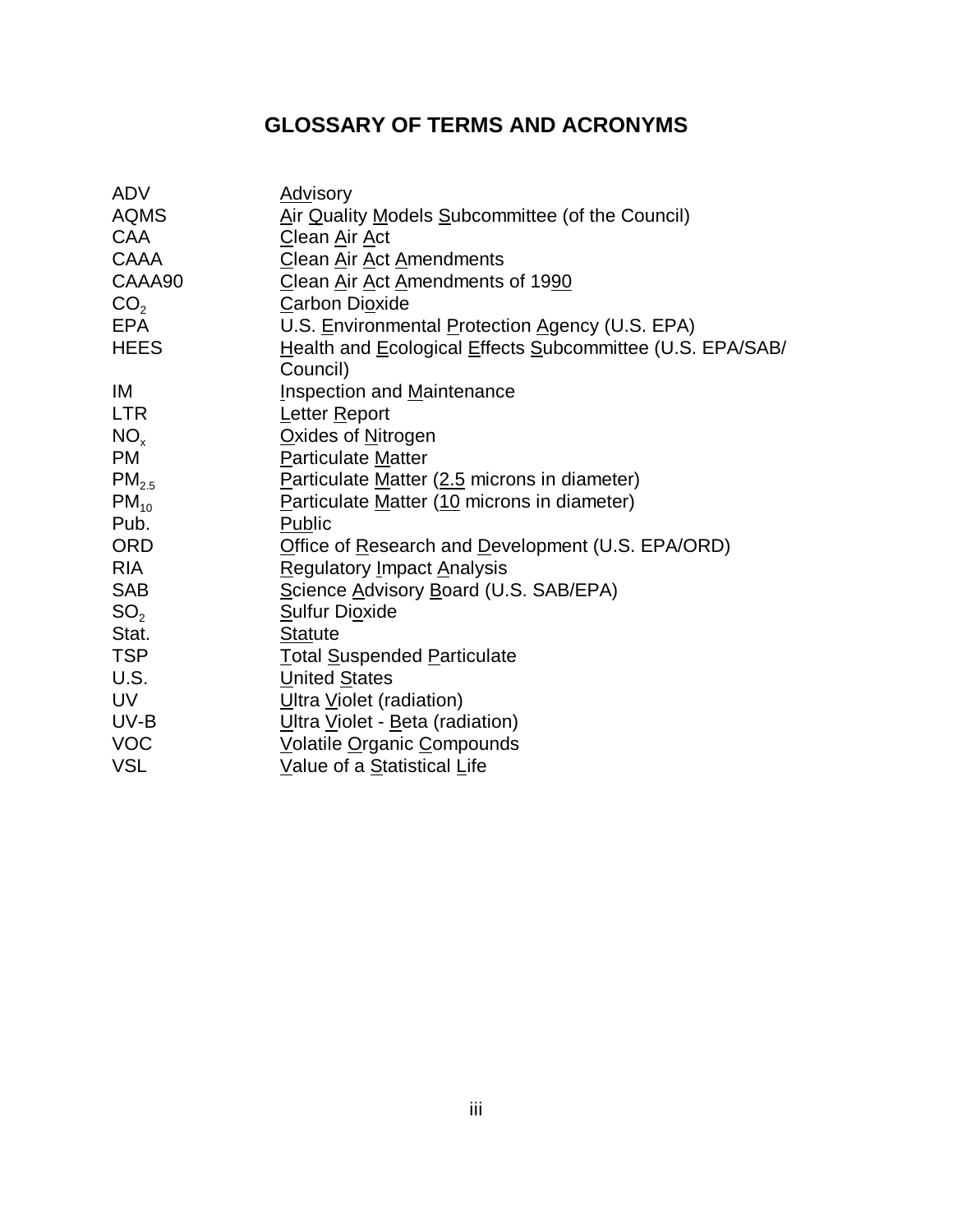## **DISTRIBUTION LIST**

Deputy Administrator Assistant Administrators EPA Regional Administrators EPA Laboratory Directors Office of the Administrator: Office of Cooperative Environmental Management Deputy Assistant Administrator for Air and Radiation: Director, Office of Policy Analysis and Review (OPAR) Director, Office of Air Quality Planning and Standards (OAQPS) Deputy Assistant Administrator for Policy, Planning and Evaluation (OPPE): Director, Office of Economy and Environment (OEE) Director, Office of Policy Analysis (OPA) Director, Office of Regulatory Management and Evaluation (ORME) Director, Office of Strategic Planning and Environmental Data (OPED) Deputy Assistant Administrator for Research and Development EPA Headquarters Libraries EPA Regional Libraries National Technical Information Service (NTIS) Library of Congress